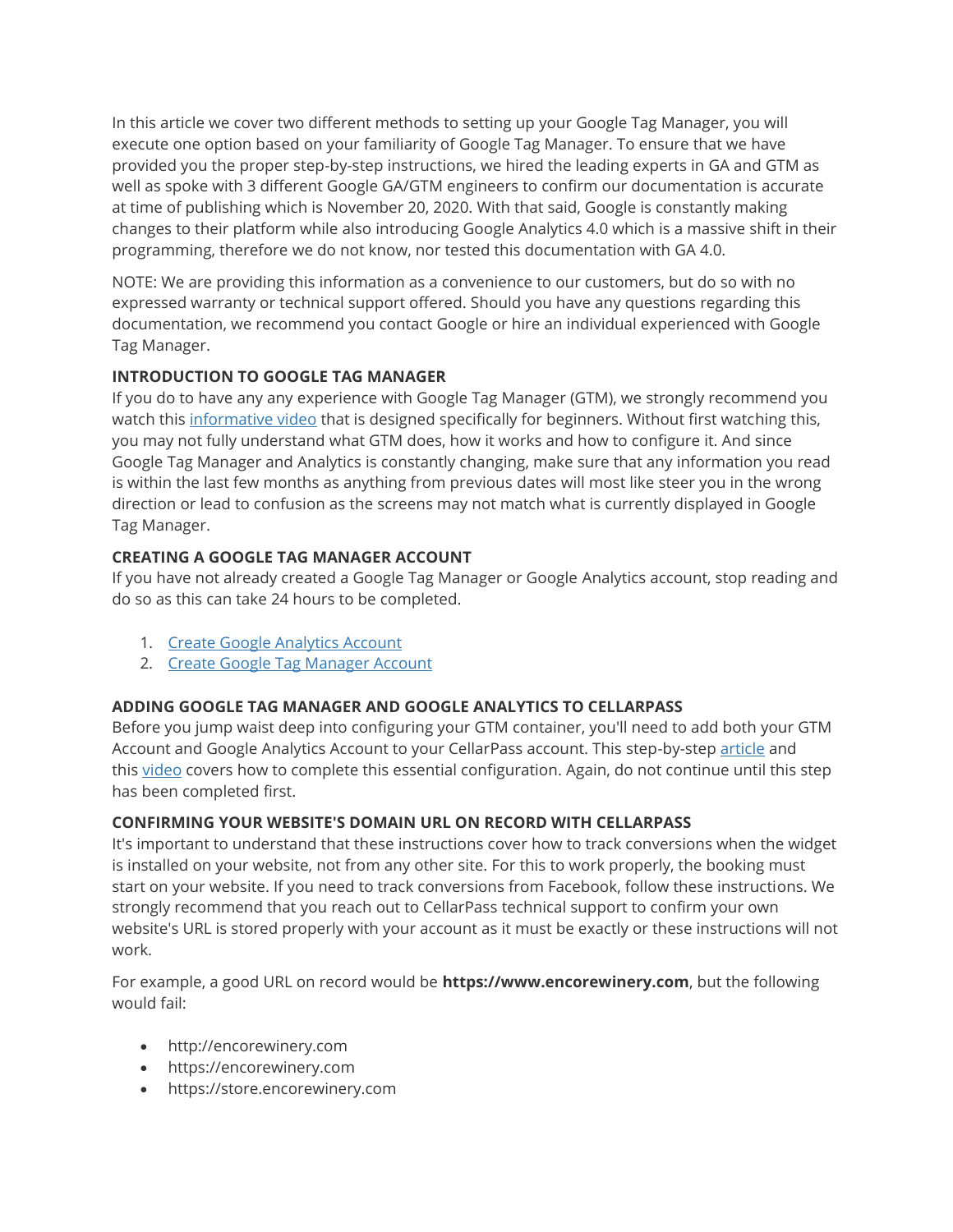It's why it's important to contact CellarPass support to re-confirm your website's URL is matching the origin domain you plan on tracking from.

#### **OPTION #1 MANUAL CONFIGURATION**

This method will walk you through the specific steps to manually setup your Google Tag Manager Container. This is the recommended method as it will help you better understand what each step does, but do pay close attention as a simple typo along the way will lead inaccurate reporting.

#### **Step 1. Create a Custom HTML tag**

- 1. Log in to your Google Tag Manager container and go to Tags > New > Custom HTML.
- 2. [Download](https://cdn.cellarpass.com/admin/kb_help_files/cellarpass-gtm-script-01-112020-.txt) the custom GTM Container HTML Code to your desktop.
- 3. Open the file on your computer.
- 4. Copy and paste the HTML code into the text field in Google Tag Manager custom container field.
- 5. Set this tag to fire on All Pages.

Here's an example of the code you will be pasting.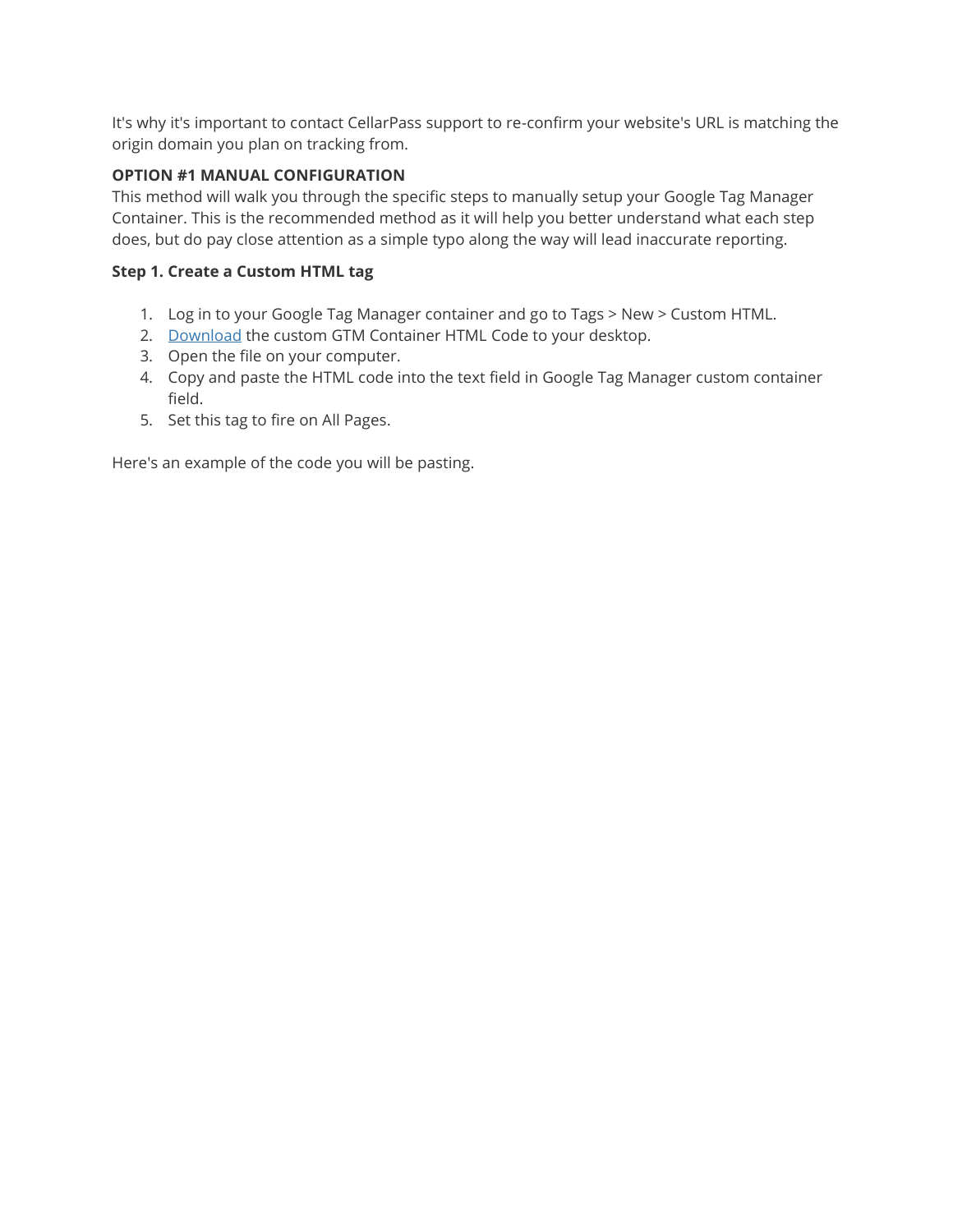## cHTML - Post Message □

#### Tag Type

**Custom HTML**  $\langle \rangle$ **Custom HTML Tag** 

#### HTML 2

```
1 <script type="text/javascript">
 \overline{2}(function(window) {
 3
 \overline{4}addEvent(window, 'message', function(message) {
 \overline{5}try{
 6
               var data = JSON.parse(message.data);
 \overline{7}var dataLayer = window.dataLayer || (window.dataLayer = []);
 \mathbf{8}if (data.event) {
 9dataLayer.push({
10'event': data.event,
11'postMessageData': data
12
                 \};
               Y
1314
               }catch(e){}
15
             \};
16
17
             // Cross-browser event listener
18
             function addEvent(el, evt, fn) {
               f \in \{0\} addEvantListonan) f10<sub>o</sub>
```
#### Triggering

#### **Firing Triggers**

**All Pages**  $\bullet$ Page View

#### **Step 2 . Create Two Custom Event Triggers**

- 1. Log into Google Tag Manager
- 2. Go to Triggers > New > Custom Event
- 3. In the "Event name" field, enter the following name **cellarpass\_addtocart**.
- 4. Save the trigger.

NOTE: Typos will lead to inaccurate reporting, so be sure to copy and paste or type exactly as we show you.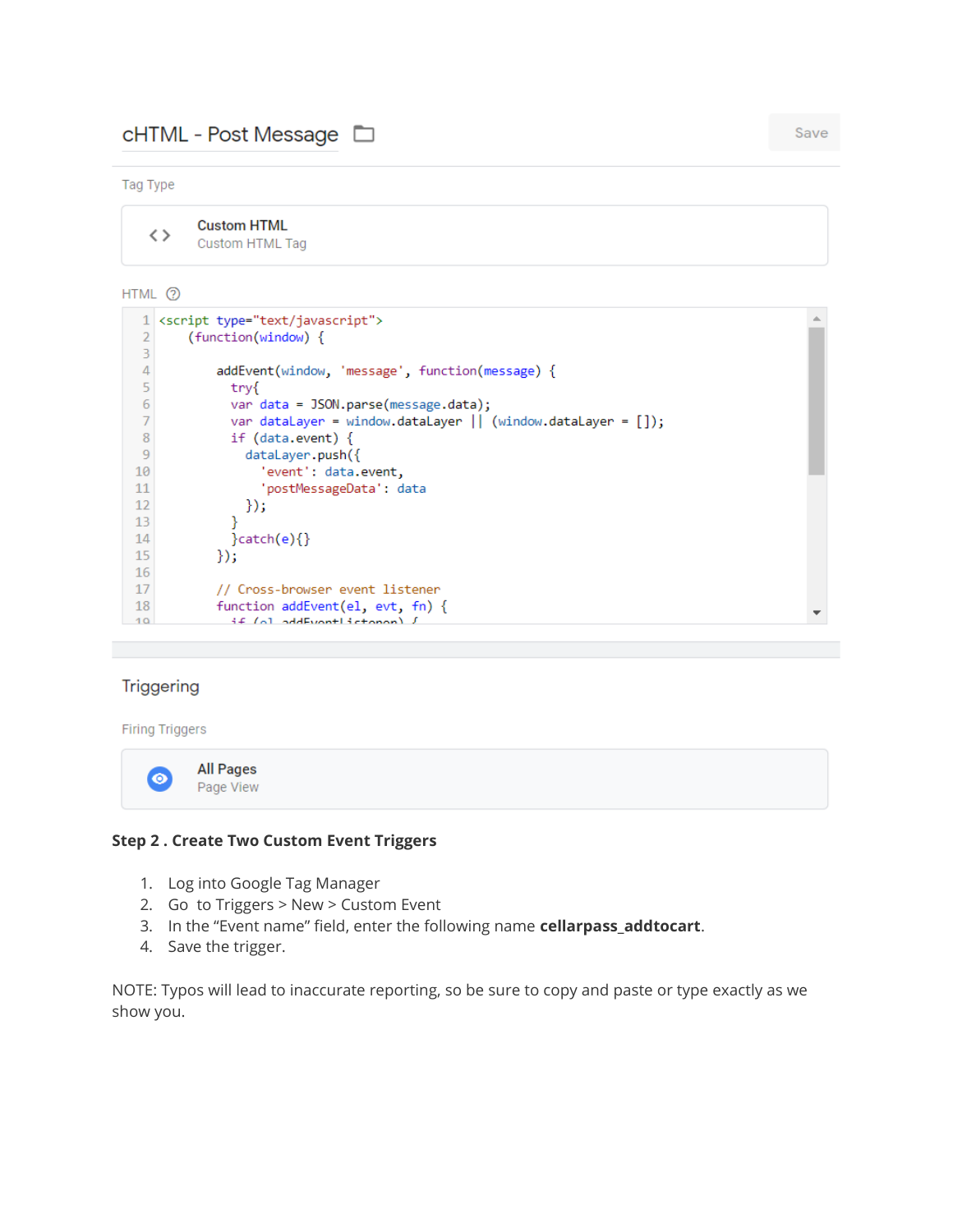| Custom - cellarpass addtocart $\square$                                                                      |
|--------------------------------------------------------------------------------------------------------------|
|                                                                                                              |
| <b>Trigger Configuration</b>                                                                                 |
| <b>Trigger Type</b>                                                                                          |
| <b>Custom Event</b>                                                                                          |
| Event name                                                                                                   |
| Use regex matching<br>cellarpass_addtocart                                                                   |
|                                                                                                              |
| This trigger fires on                                                                                        |
| All Custom Events<br>Some Custom Events                                                                      |
| 5. Then create another Custom Event trigger<br>6. Name the event cellarpass_purchase<br>7. Save the trigger. |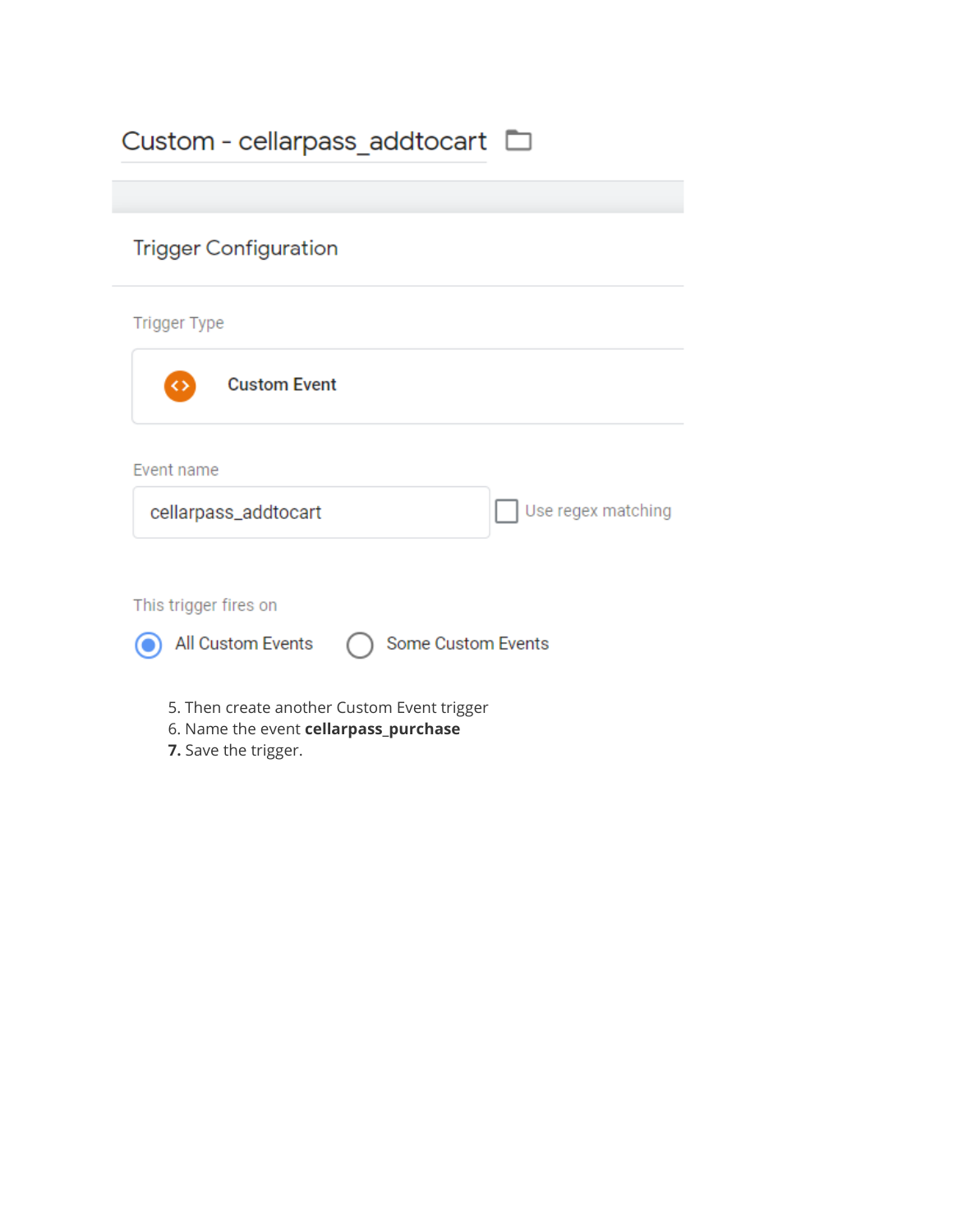| Custom - cellarpass purchase $\square$ |                    |
|----------------------------------------|--------------------|
| <b>Trigger Configuration</b>           |                    |
| <b>Trigger Type</b>                    |                    |
| <b>Custom Event</b><br>◇               |                    |
| Event name                             |                    |
| cellarpass_purchase                    | Use regex matching |
| This trigger fires on                  |                    |
| All Custom Events                      | Some Custom Events |

### **Step 3. Create a Data Layer Variable**

- 1. Go to Variables > New > Data Layer Variable
- 2. Enter **postMessageData** in the "Data Layer Variable Name" field.

Important!: name the **variable dlv - postMessageData** (exactly like this, all lower-case). This name will be used in Custom JavaScript variable that we are going to create in an upcoming step..

Important!: Select Data Layer Version 1.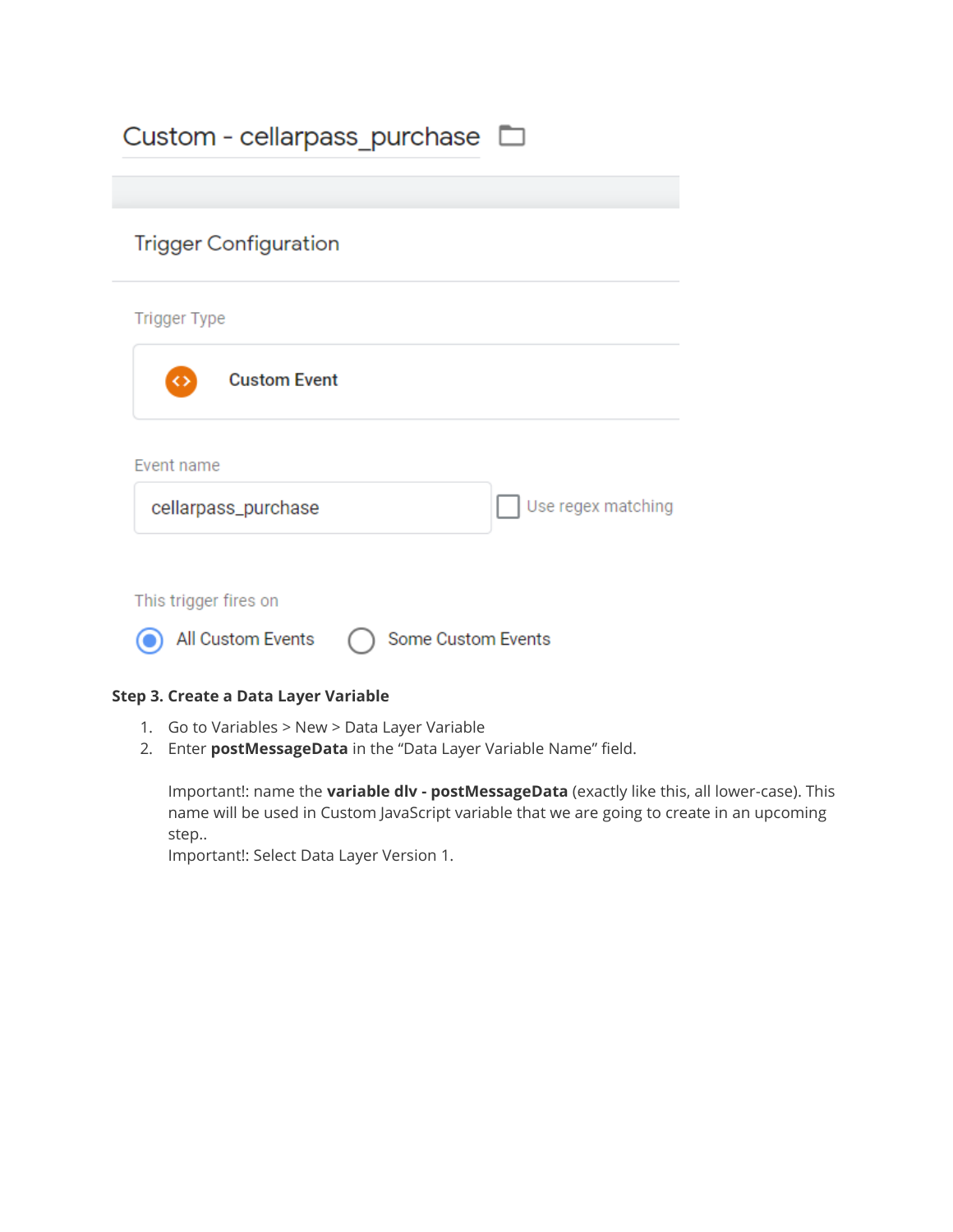| dlv - postMessageData                     |
|-------------------------------------------|
| <b>Important #1</b>                       |
| Variable Configuration                    |
| Variable Type                             |
| Data Layer Variable<br>B                  |
| Data Layer Variable Name (?)              |
| m<br>postMessageData                      |
| Data Layer Version<br><b>Important #2</b> |
| Version 1                                 |
| <b>Set Default Value</b>                  |

## **Step 4. Create a Custom Javascript Variable**

- 1. Go to Variables > New > Custom JavaScript
- 2. [Download](https://cdn.cellarpass.com/admin/kb_help_files/cellarpass-gtm-script-02-112020-.txt) the custom GTM Container HTML to your desktop.
- 3. Open the text file on your computer.
- 4. Copy and paste the code into the GTM text field.
- 5. Save your changes.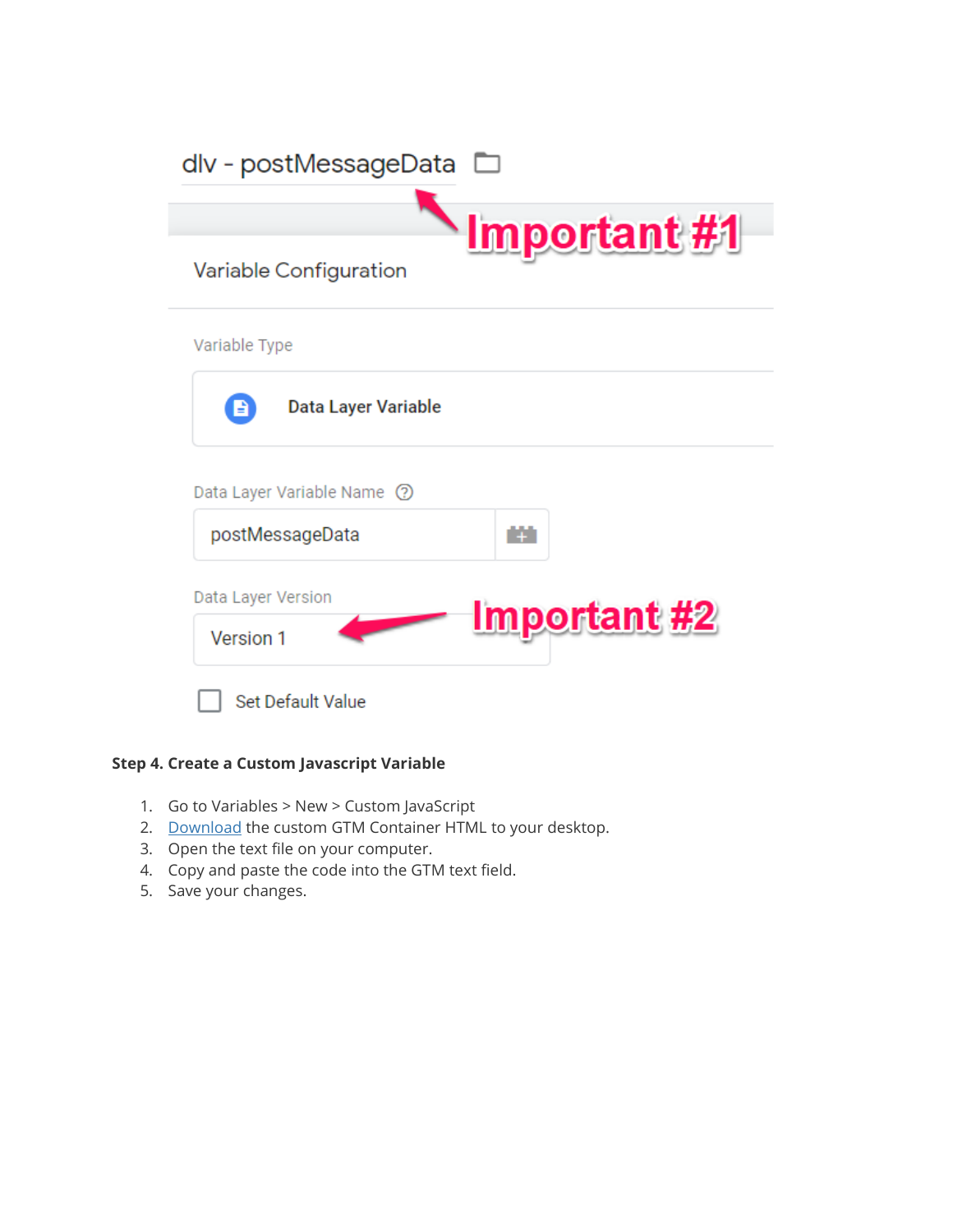# cjs - postMessageData.ecommerce D

## Variable Configuration

## Variable Type



**Custom JavaScript** 

## Custom JavaScript (?)

```
1 function() {
\overline{2}var ecomObj = {dlv - postMessageData}.ecommerce;return {'ecommerce' : ecomObj }
3
4 }
```
## **Step 5. Create Universal Analytics Tag**

- 1. Go to Tags > New > Universal Analytics
- 2. Enter the following settings:Track type: EventCategory: ecommerce (but you can enter whatever fits your existing naming convention)Action: {{Event}} (this is a built-in variable in Google Tag Manager. You can enable it in Variables > Customize and click checkbox next to "Event" variable"). As a result, the value (sent to Google Analytics) will be either cellarpass\_addtocart or cellarpass\_purchase.Label: you can leave it emptyValue: leave it emptySelect your existing Google Analytics Settings Variable (learn more about it here)
- 3. Click Enable overriding settings in this tag > More Settings > Ecommerce > True > Read Data from Variable and select the Custom JavaScript variable that you created in the previous chapter.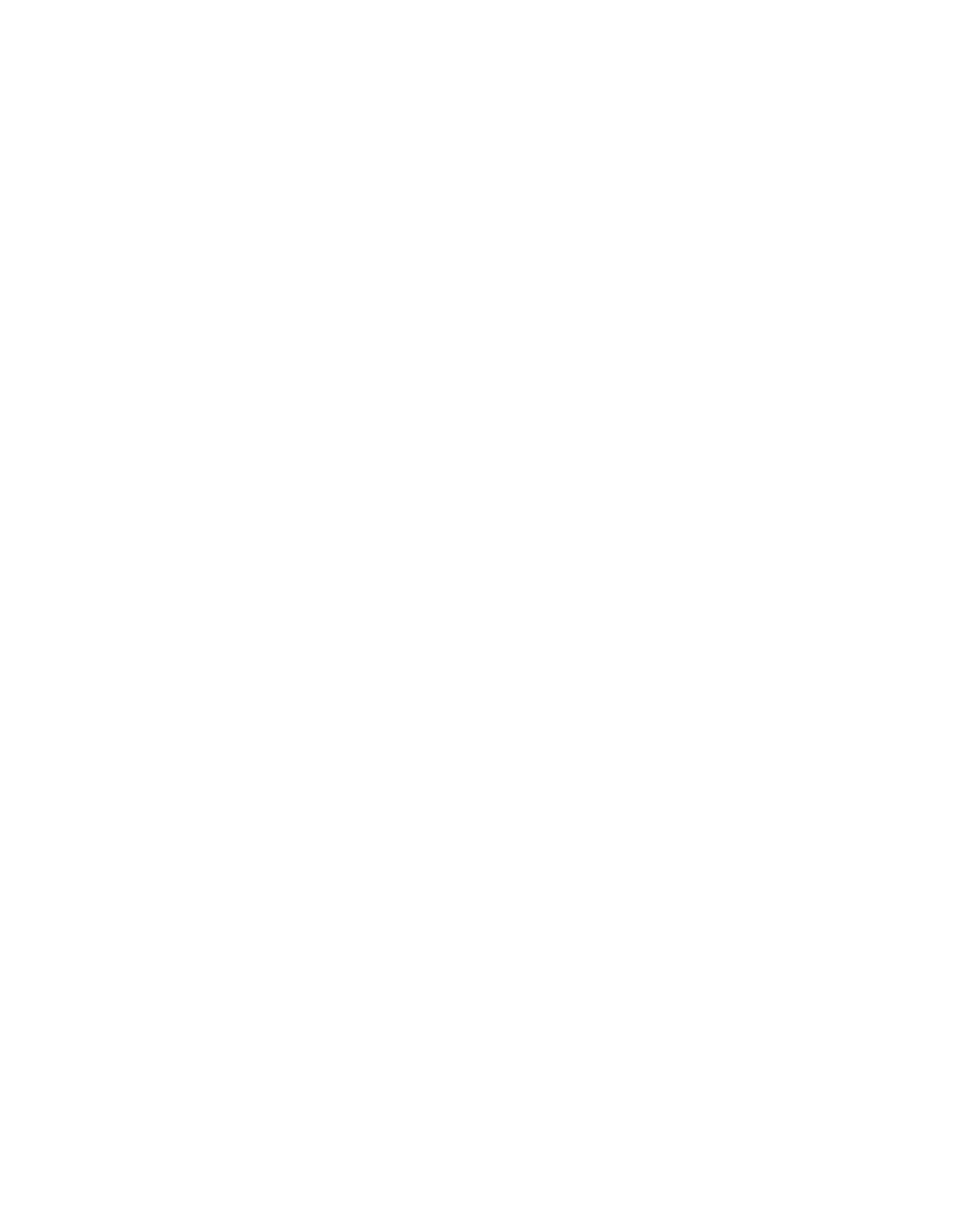GA Event - Ecommerce - CellarPass Data  $\Box$ 

**Tag Configuration** 

| Tag Type                                                                                                   |        |
|------------------------------------------------------------------------------------------------------------|--------|
| <b>Google Analytics: Universal Analytics</b><br>.ıl<br>Google Marketing Platform                           |        |
| <b>Track Type</b>                                                                                          |        |
| Event                                                                                                      |        |
| <b>Event Tracking Parameters</b>                                                                           |        |
| Category                                                                                                   |        |
| ecommerce                                                                                                  | 固<br>m |
| Action                                                                                                     |        |
| {{Event}}                                                                                                  | m      |
| Label                                                                                                      |        |
|                                                                                                            | m      |
| Value                                                                                                      |        |
|                                                                                                            | m      |
| Non-Interaction Hit                                                                                        |        |
| False                                                                                                      |        |
| $\checkmark$<br>Enable overriding settings in this tag @<br>tking ID ⑦<br>Inherited from settings variable | m      |
| 2.<br><b>More Settings</b>                                                                                 |        |
| <b>Fields to Set</b><br>⋋                                                                                  |        |
| <b>Custom Dimensions</b><br>⋟                                                                              |        |
| <b>Custom Metrics</b><br>⋋                                                                                 |        |
| ⋋<br><b>Content Groups</b>                                                                                 | 2      |
| Ecommerce <sup>+</sup>                                                                                     | д      |
| Enable Enhanced Ecommerce Features ②                                                                       |        |
| <b>True</b>                                                                                                |        |
| Use Data Layer                                                                                             |        |
| Read Data from Variable                                                                                    |        |
| {{cjs - postMessageData.ecommerce}}                                                                        | ï      |
| Advertising<br>⋟                                                                                           |        |

> Advanced Configuration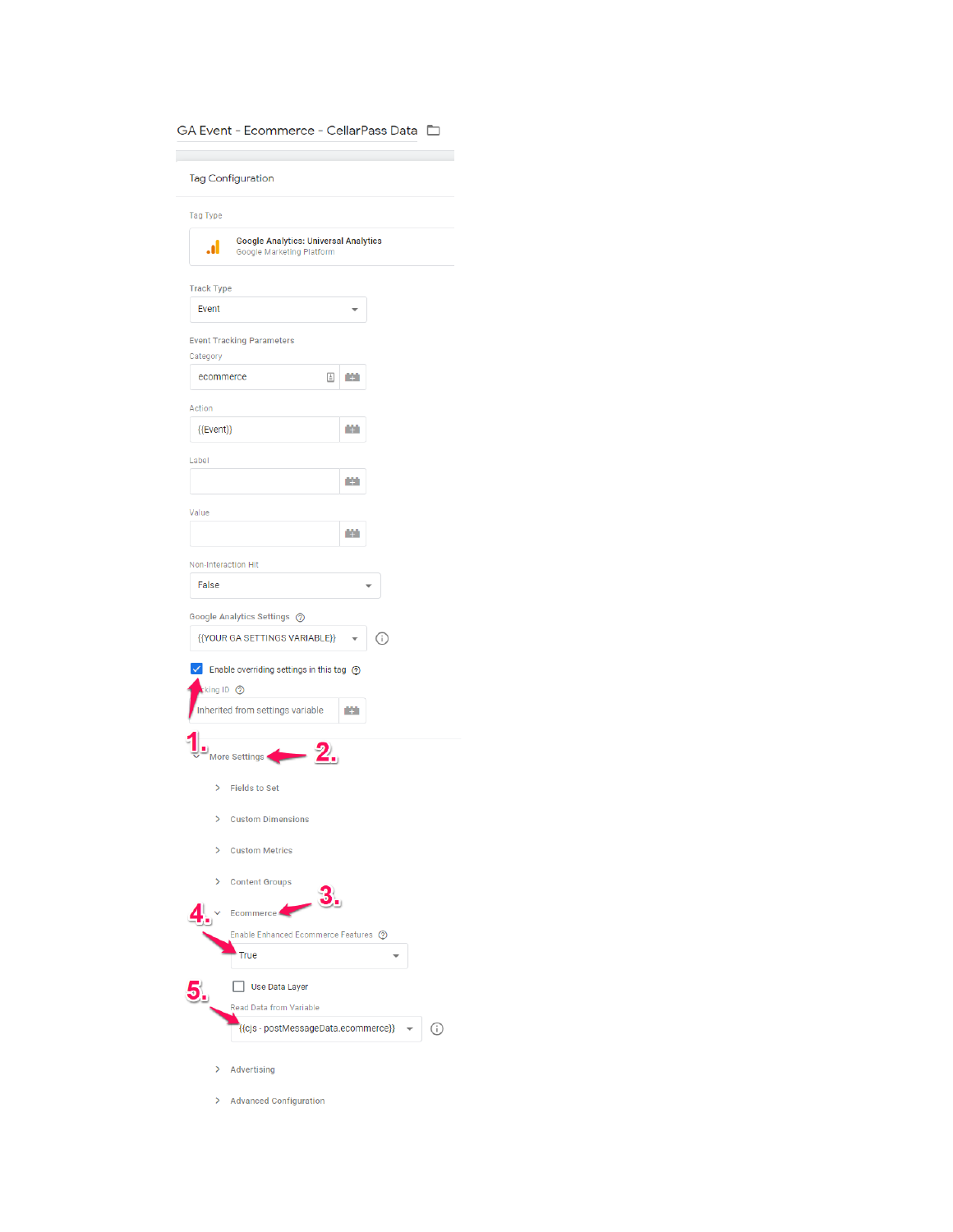In the triggering section, add both custom event triggers that you have previously created.

# **Triggering**

**Firing Triggers** 



Step 6. Test and publish

- 1. In Google Tag Manager interface, click the Preview button and check whether your tag is firing when the Ecommerce data is being sent from the CellarPass widget.
- 2. When the data is passed from the CellarPass widget to your website, you will see a cellarpass\_addtocart or cellarpass\_purchase event on the left side of the GTM Preview mode.
- 3. Click it and you should see that your Google Analytics Enhanced Ecommerce tag has fired.
- 4. Once you make sure that the tags fire, click the SUBMIT button in the top-right corner of the GTM interface
- 5. Then Publish the changes.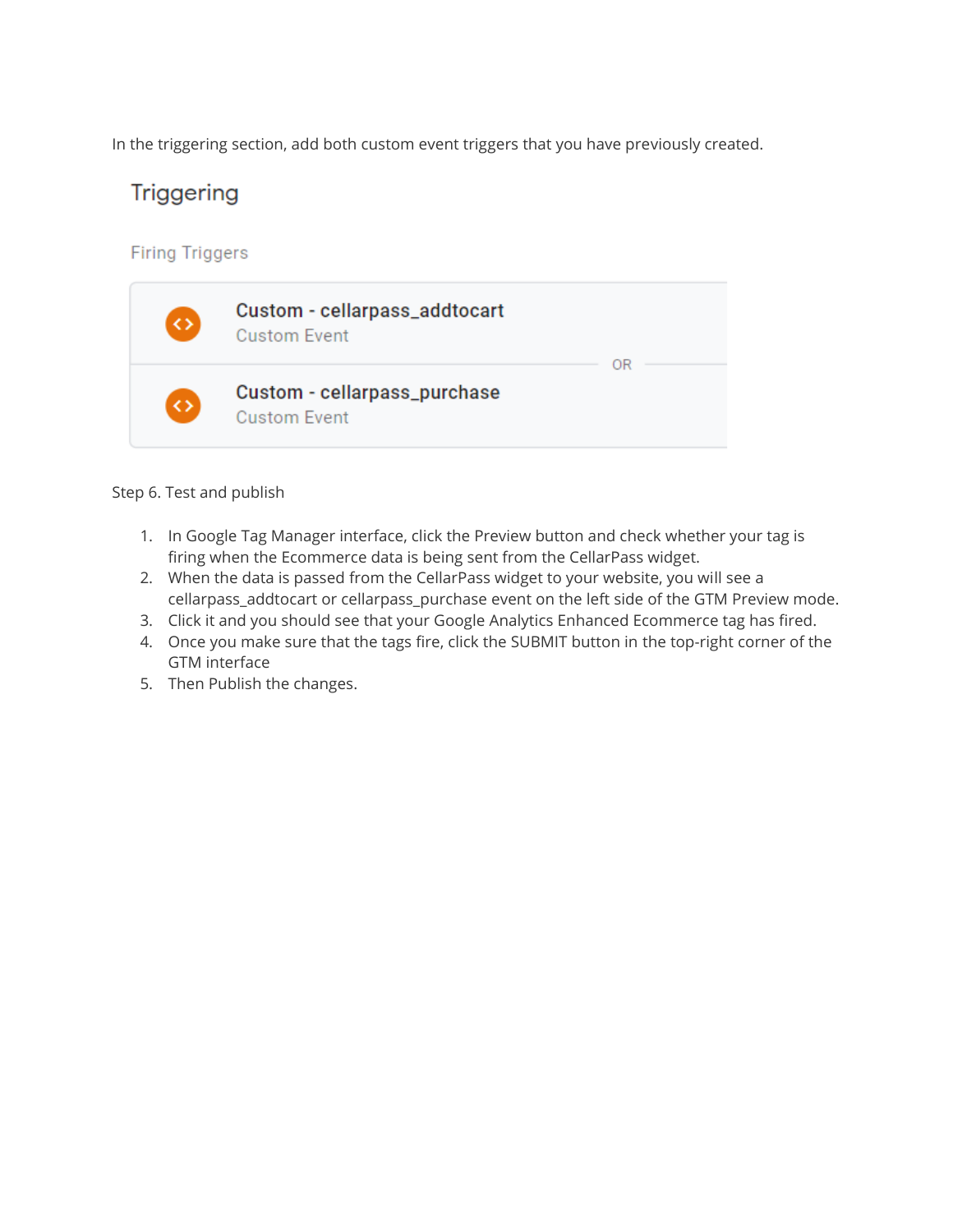

## **OPTION #2 Importing the CellarPass GTM Container Template**

This method will walk you through the specific steps to manually setup your Google Tag Manager Container. This is the recommended method as it will help you better understand what each step does, but do pay close attention as a simple typo along the way will lead inaccurate reporting.

#### **Step 1. Import the Container Template**

- 1. [Download](https://cdn.cellarpass.com/admin/kb_help_files/cellarpass-gtm-container-example-112020-.txt) the custom CellarPass GTM Container Import Template to your desktop.
- 2. Go to your Google Tag Manager container > Admin > Import container.
- 3. Choose the container file saved on your desktop in step 1.
- 4. Select Existing workspace.
- 5. Select Merge and Overwrite conflicting tags, triggers and variables.
- 6. Click Confirm.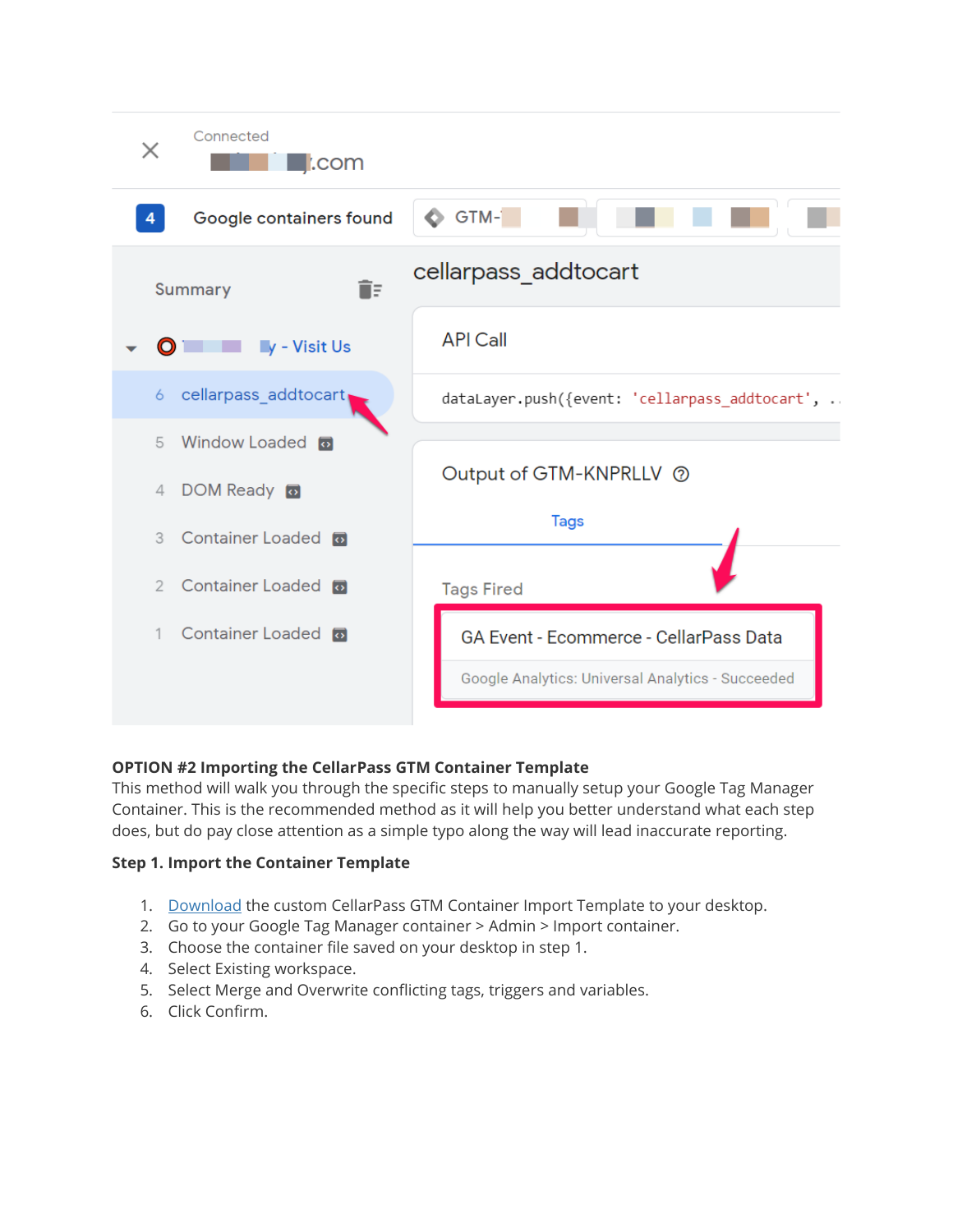| <b>Versions</b> | Admin |
|-----------------|-------|

| $\leftarrow$ | <b>Import Container</b>                                                                                       |  |
|--------------|---------------------------------------------------------------------------------------------------------------|--|
|              | Overwrite or merge with the latest container version by importing a json file in the correct format.          |  |
|              | Select file to import                                                                                         |  |
|              | GTM-KNPRLLV_workspace1000030 (1).json                                                                         |  |
|              | Choose workspace                                                                                              |  |
|              | <b>Default Workspace</b>                                                                                      |  |
|              | Choose an import option ⑦<br><b>Overwrite</b>                                                                 |  |
|              | Overwrite selected workspace with content of imported container GTM-TM7QT4F                                   |  |
|              | <b>Merge</b><br>$\bf O$<br>Merge selected workspace with content of imported container GTM-TM7QT4F            |  |
|              | Overwrite conflicting tags, triggers and variables.<br>O<br>Rename conflicting tags, triggers, and variables. |  |
|              | Preview and confirm your import                                                                               |  |
|              | <b>Variables</b><br><b>Triggers</b><br>$\mathbf O$<br><b>Tags</b>                                             |  |
|              | $\overline{2}$<br>$\circ$<br>$\circ$<br>$\circ$<br>$\circ$<br>2<br>$\circ$<br>3<br>$\circ$                    |  |
|              | Modified<br><b>Deleted</b><br>Modified<br><b>Deleted</b><br>Modified<br>Deleted<br><b>New</b><br>New<br>New   |  |
|              |                                                                                                               |  |

## **Step 2. Replace the Dummy Google Analytics Settings Variable with your own variable**

- 1. Go to Tags and open the tag Ga Event Ecommerce CellarPass Data.
- 2. In the field Google Analytics Settings Variable, please choose your own settings variable.
- 3. If you don't know what it is, [watch this video tutorial.](https://www.youtube.com/watch?v=mJos0AQiTAE)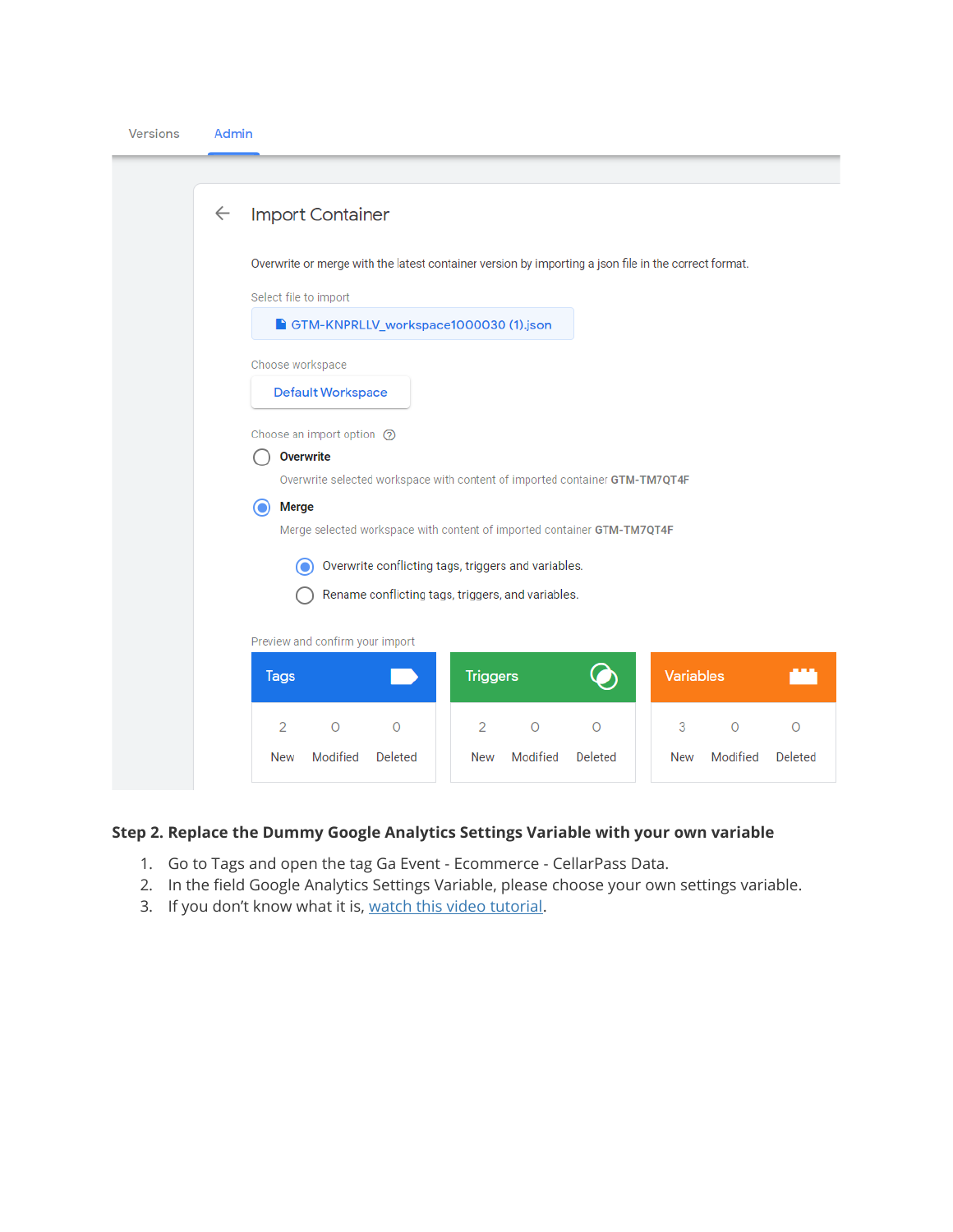Value m Non-Interaction Hit False Google Analytics Settings (?) {{REMOVE THIS VARIABLE AND INSERT YOUR GA SETTINGS VARIABLE}} ⋒  $\vee$  Enable overriding settings in this tag  $\circledcirc$ Tracking ID 2 <u>your own variable</u> Inherited from settings

#### **Step 3. Delete the Dummy Google Analytics Settings Variable**

- 1. Go to Variables, click the checkbox next to the {{REMOVE THIS VARIABLE AND INSERT YOUR OWN GA SETTINGS VARIABLE}}
- 2. Then at the top of the list, click the Trash bin icon.
- 3. Delete the variable.

| <b>CURRENT WORKSPACE</b><br><b>Default Workspace</b> | ⋟ |                 | Built-In Variables (?)                                              |                                     | Ο                                                                      | Configure            |
|------------------------------------------------------|---|-----------------|---------------------------------------------------------------------|-------------------------------------|------------------------------------------------------------------------|----------------------|
|                                                      |   | Name $\uparrow$ |                                                                     | <b>Type</b>                         |                                                                        |                      |
| Overview                                             |   | Event           |                                                                     | <b>Custom Event</b>                 |                                                                        |                      |
| <b>Tags</b>                                          |   |                 |                                                                     |                                     |                                                                        |                      |
| <b>Triggers</b>                                      |   |                 | User-Defined Variables<br>1 selected                                |                                     | Q                                                                      | ு                    |
| <b>Variables</b>                                     |   |                 | Name $\uparrow$                                                     | <b>Type</b>                         | Folder                                                                 | <b>Last Edited</b>   |
| <b>Folders</b><br><b>Templates</b>                   |   |                 | cjs - postMessageData.ecommerce                                     |                                     | Custom JavaScript CellarPass - Enhanced<br>Ecommerce tracking          | 12<br>minutes<br>ago |
|                                                      |   |                 | dlv - postMessageData                                               |                                     | Data Layer Variable CellarPass - Enhanced<br><b>Ecommerce tracking</b> | 12<br>minutes<br>ago |
|                                                      |   |                 | <b>REMOVE THIS VARIABLE AND INSERT</b><br>YOUR GA SETTINGS VARIABLE | <b>Google Analytics</b><br>Settings | CellarPass - Enhanced<br><b>Ecommerce tracking</b>                     | 12<br>minutes<br>ago |

**Step 4. Test and Publish Container**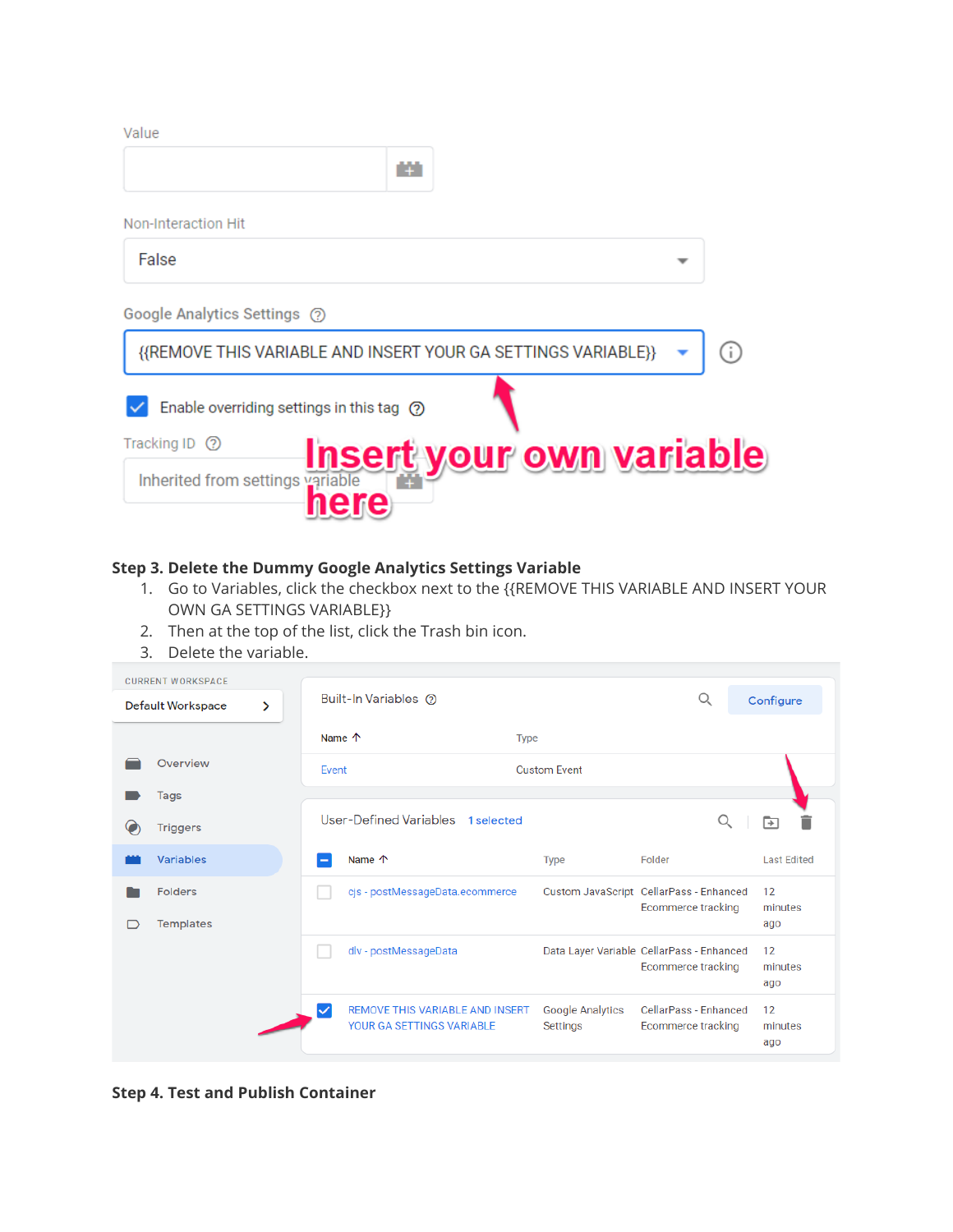- 1. In Google Tag Manager interface, click the Preview button and check whether your tag is firing when the e-commerce data is being sent from the CellarPass widget.
- 2. When the data is passed from the CellarPass widget to your website, you will see a cellarpass\_addtocart or cellarpass\_purchase event on the left side of the GTM Preview mode.
- 3. Click it and you should see that your Google Analytics Enhanced Ecommerce tag has fired.
- 4. Once you make sure that the tags fire, click the SUBMIT button in the top-right corner of the GTM interface
- Connected X  $\blacksquare$ :com  $\bullet$  GTM- $\Box$  $\overline{4}$ Google containers found cellarpass addtocart **Summary** îΞ **API Call**  $\blacksquare$ y - Visit Us cellarpass addtocart 6 dataLayer.push({event: 'cellarpass\_addtocart', .. Window Loaded 5 Output of GTM-KNPRLLV 2 DOM Ready **同**  $\Delta$ **Tags** 3 Container Loaded To 2 Container Loaded **Tags Fired** 1 Container Loaded GA Event - Ecommerce - CellarPass Data Google Analytics: Universal Analytics - Succeeded
- 5. Then publish the changes.

#### **Step 5. Enable Enhanced Ecommerce Reporting in Google Analytics**

When you start sending CellarPass data to Google Analytics, you must enable the ecommerce reporting features.

- 1. Log in to your Google Analytics account.
- 2. Go to Admin
- 3. In the View column, click Ecommerce settings.
- 4. And then toggle the following settings:
- 5. Enable EcommerceEnable Enhanced Ecommerce reporting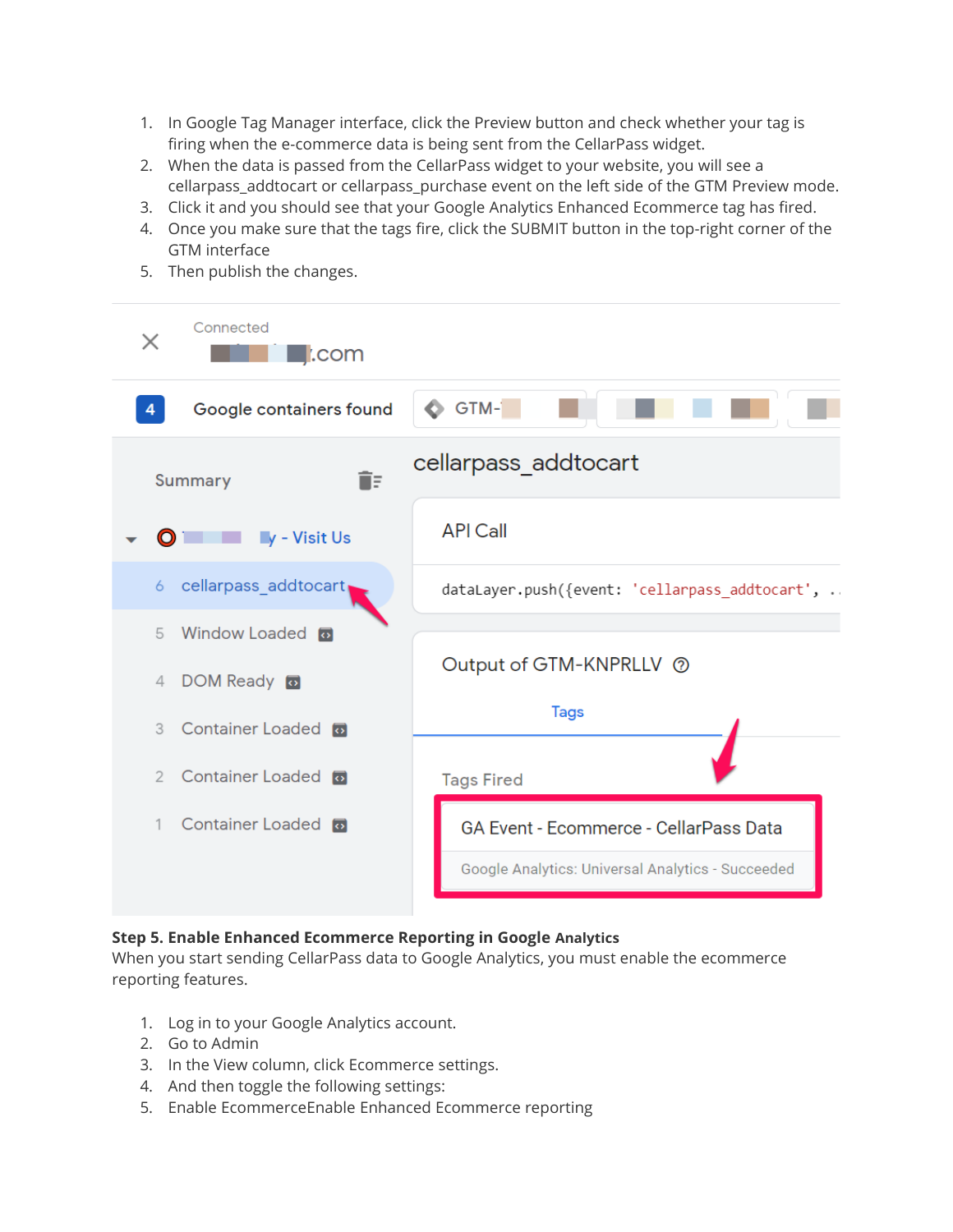#### 6. Click Save.

If Enhanced Ecommerce reporting was already enabled in your Google Analytics view, then you don't need to do any additional configuration here.



Here's an example of enabling the Enhanced Ecommerce settings.